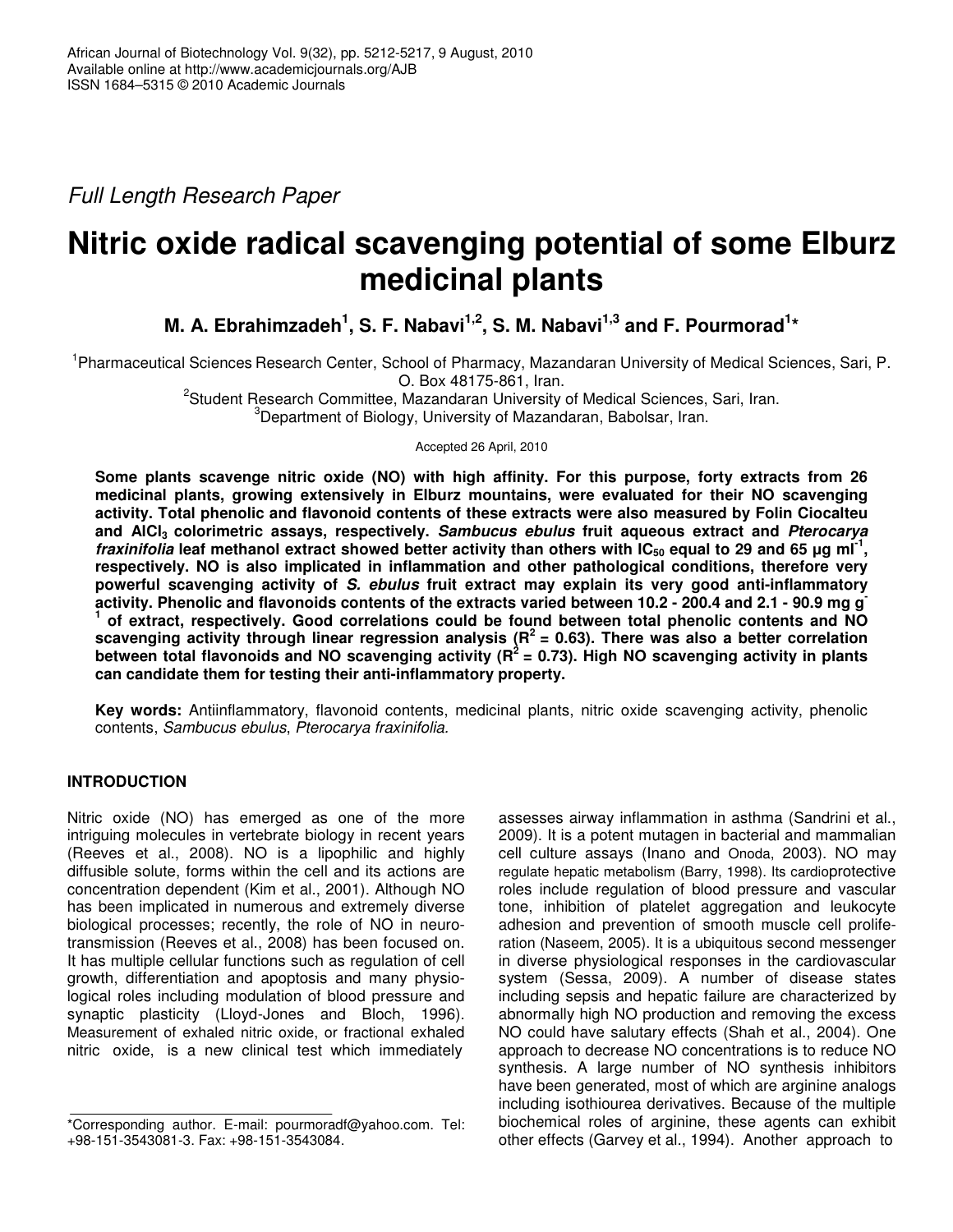reduce NO levels is making use of NO scavengers. For example, the heme moiety of hemoglobin binds NO with great avidity, but heme and free extracellular hemoglobin can be highly toxic in animals (Broderick et al., 2005). Thus, other NO scavengers have been considered including dithiocarbamate derivatives that chelate iron and thus, bind NO, but these two have some adverse effects (Menezes et al., 1999). Quercetin is a NO radical scavenger, but its carcinogenic activity has been reported (Dunnik and Hailey, 1992). So, using the herbal remediation for nitric oxide scavenging can be useful. In this experiment, some medicinal plants traditionally used for management of various diseases were selected and their NO scavenging activities were evaluated. In addition, their total phenolic and flavonoids contents were also assayed and correlation between these factors was determined.

### **MATERIALS AND METHODS**

#### **Chemicals**

Sodium nitroprusside, gallic acid, quercetin, sulfanilamide and N-(1 naphthyl) ethylenediamine dihydrochloride were purchased from Merck and Fluka companies. All other chemicals and reagents used were of the highest commercially available purity.

#### **Plant materials and preparation of the extracts**

The plants were collected from Golestanak, Gaduk, Veresk and Dashte-naz areas, Mazandaran, Iran and authenticated by Dr. B. Eslami. Botanical names, common names, plant parts used to obtain the extracts and their medical usages are summarized in Table 1. Plants were dried at room temperature in the dark and soaked in methanol (or water) for 3 days at room temperature. The solvent was evaporated under reduced pressure and then lyophilized. The resulting solid masses were preserved in 4°C.

#### **Determination of total phenolic compounds and flavonoid contents**

Total phenolic compound contents were determined by the Folin-Ciocalteau method (Ghasemi et al., 2009; Dehpour et al., 2009). The standard curve was prepared using 50 to 250 mgml<sup>-1</sup> solutions of gallic acid in methanol-water (1: 1, v/v). Total phenol values are expressed in terms of gallic acid equivalent (mg  $g^{-1}$  of dry mass), which is a common reference phenolic compound. Flavonoid content of each extract was determined using colorimetric method (Ebrahimzadeh et al., 2009a,b,e). The calibration curve was prepared by preparing quercetin solutions at concentrations of 12.5 to 250  $\mu$ g ml<sup>-1</sup> in methanol.

#### **Nitric oxide radical scavenging activity**

The procedure is based on the principle that, sodium nitroprusside in aqueous solution at physiological pH spontaneously generates nitric oxide which interacts with oxygen to produce nitrite ions that can be estimated using Griess reagent (Ebrahimzadeh et al., 2009d). Scavengers of nitric oxide compete with oxygen, leading to reduced production of nitrite ions. For the experiment, sodium

nitroprusside (10 mM), in phosphate-buffered saline, was mixed with different concentrations of each extracts dissolved in water and incubated at room temperature for 150 min. The same reaction mixture, without extract but with an equivalent amount of water, served as control. After the incubation period, 0.5 ml of Griess reagent (1% sulfanilamide, 2% H3PO<sup>4</sup> and 0.1% N-(1-naphthyl) ethylenediamine dihydrochloride) was added. The absorbance of the chromophore which was formed in the reaction was measured at 546 nm. Quercetin was used as positive control (Ebrahimzadeh et al., 2009f; Nabavi et al., 2009).

#### **Statistical analysis**

Experimental results are expressed as means ± SD. All measurements were replicated three times. The data were analyzed by an analysis of variance  $(p < 0.05)$  and the means separated by Duncan's multiple range tests (InStat3 program). The  $IC_{50}$  values were calculated from linear regression analysis.

# **RESULTS**

Total phenols was measured by Folin Ciocalteu reagent in terms of gallic acid equivalent. Phenol content of the extracts varied between 10.2 - 200.4 mg/g of extract. Metanol bark extract of *Parrotia persica Mey* and methanol aerial parts extract of *Artemisia absinthium L.* showed highest total phenolic contents with 200.4  $\pm$  9.2 and 194  $\pm$  9.7 mg gallic acid equivalent/g extract, respectively (Table 2). The flavonoid contents of extracts were calculated as quercetin equivalent. Flavonoid contents varied between 2.1 - 90.9 mg/g of extract. Methanol extract of aerial parts of *Ferula assa-foetida (Asafetida)* and methanol extract of leaves in flowering stages in *Eryngium caucasicum trautv* with 90.9 ± 6.3 and 60.0  $\pm$  2.8 mg quercetin equivalent/g of extract showed highest flavonoids contents, respectively (Table 2). Scavenging activity of nitric oxide was estimated by Ebrahimzadeh et al. (2009f) and Nabavi et al. (2009). The  $IC_{50}$  of scavenging effect of extracts is shown in Table 2. It varied between 0.029 - 4.37 mg/ml. The highest activities were found in *Sambucus ebulus* fruits aqueous extract and *Pterocarya fraxinifolia* leaves methanol extract with  $IC_{50}$  equal to 29 and 65  $\mu$ g/ml, respectively. Quercetin showed  $IC_{50} = 17.01 \pm 0.03$ µg/ml. Good correlations were found between phenolic and flavonoids contents and their nitric oxide scavenging activity with  $R^2$  = 0.63 and 0.73, respectively (Figures 1 and 2).

# **DISCUSSION**

NO has been associated with a variety of physiological processes in the human body since it was identified as a novel signal molecule. It transmits signals from vascular endothelial cells to vascular smooth muscle cells and causes vascular dilation. It also plays an important role in vital physiological functions in respiratory, immune, neuromuscular and other systems. In the nervous system,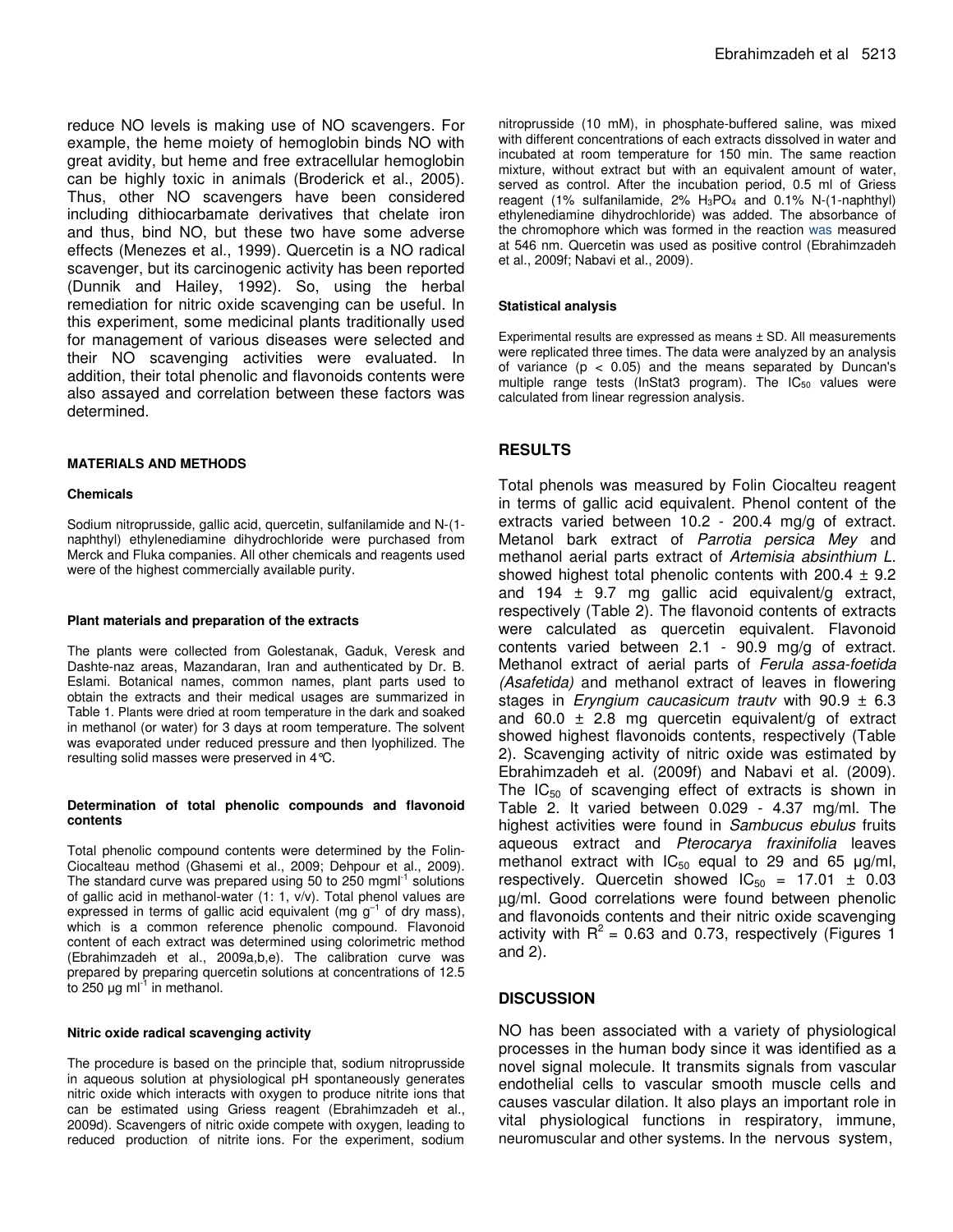**Table 1.** Botanical name, common name, used part, medical uses of plants used in study.

| <b>Medical uses</b>                                                                                                                       | <b>Voucher specimens</b> | <b>Botanical species (family)</b>                               |
|-------------------------------------------------------------------------------------------------------------------------------------------|--------------------------|-----------------------------------------------------------------|
| Not reported                                                                                                                              | 274, 275, 276            | Alcea hyrcana Grossh (Malvaceae)                                |
| Anthelmintic, antifungal, antimicrobial, choleretic,<br>digestive, diuretic                                                               | 345                      | Artemisia absinthium L. (Compositae)                            |
| Anti-HIV, acetyl cholinesterase inhibitory, Antioxidant                                                                                   | 979                      | Buxus hyrcana pojark (Buxaceae)                                 |
| Cholinergic, antileukemia                                                                                                                 | 976                      | Colchicum speciosum Steven (Colchicaceae)                       |
| Diuretic; kidney Stones; cystitis; demulcent;<br>antiinflammatory; tonic; antidiarrhea; anti itching;<br>prostate problems; hypoglycemic; | 280                      | Corn silk (Zea mays) (Graminaceae)                              |
| Hypotensive; cardiotonic                                                                                                                  | 550                      | Crataegus pentagyna Waldst and kit (Rosaceae)                   |
| Antiseptic, sedative, antipyretic, antidiabetic,<br>antitumor                                                                             | 440                      | Diospyros lotus L. (Ebenaceae)                                  |
| In menstrual disorders, GI disturbances, in diseases<br>related to prostate also antinociceptive and<br>antimicrobial activities.         | 76                       | Epilobium hirsutum (Onagraceae)                                 |
| Aphrodisiac, Nervine                                                                                                                      | 971,972, 973             | Eryngium caucasicum trautv (Umbelliferae)                       |
| Antioxidant                                                                                                                               | 360, 361                 | Fiona sellowiana Berg (Rubiaceae)                               |
| Antidiabetic, lipid lowering, antispasmodic,<br>hypotensive                                                                               | 111                      | Ferula assa-foetida L. (Umbelliferae)                           |
| Not reported                                                                                                                              | 974                      | Froriepia subpinnata Baill (Umbelliferae)                       |
| Anti bacterial                                                                                                                            | 346                      | Grammosciadium platycarpum Boiss. and<br>Hauskn. (Umbelliferae) |
| Stomachic stimulant, antispasmodic, nervine                                                                                               | 370, 371                 | Hibiscus esculentus L. (Malvaceae)                              |
| Antimicrobial                                                                                                                             | 846                      | Hyoscyamus squarrosus griff (solanaceae)                        |
| Antispasmodic, antifungal, anti-bacterial, antiplatelet                                                                                   | 975                      | Hyssopus officinalis L. var. angustifolius<br>(Labiatae)        |
| Sedative, hypotensive, cardiotonic, antioxidant                                                                                           | 342                      | Leonurus cardiaca subsp. Persicus (Labiatae)                    |
| Not reported                                                                                                                              | 349                      | Onosma demawendicum H.Riedl (Boraginaceae)                      |
| Not reported                                                                                                                              | 79                       | Ornithogalum sintenisii Freyn (Liliaceae)                       |
| Antibacterial, Antioxidant                                                                                                                | 270, 271                 | Parrotia persica C.A. Mey (Hamamelidaceae)                      |
| Antioxidant, antiviral, antifungal                                                                                                        | 443                      | Phytolacca americana L. (Phytolaccaceae)                        |
| Diaphoretic, antioxidant                                                                                                                  | 272, 273                 | Pterocarya Fraxinifolia Spach (Juglandaceae)                    |
| antioxidant                                                                                                                               | 971                      | Pyrus boissieriana Buhse (Rosaceae)                             |
| Antimicrobial                                                                                                                             | 140                      | Salvia glutinosa L. (Labiatae)                                  |
| Antihemorrhoids, anti Helicobacter pylori, anti-<br>inflammatory, analgesic, insect repellent                                             | 75,76                    | Sambucus ebulus L. (Caprifoliaceae)                             |
| Digestive, Antipyretic                                                                                                                    | 977                      | Viola odorata L. (Violaceae)                                    |

NO works as an atypical neural modulator that is involved in neurotransmitter release, neuronal excitability and learning and memory. Besides its role in physiologic processes, it also participates in pathogenic pathways underlying a large group of disorders including muscle diseases, inflammatory bowel disease, sepsis and septic shock, primary headaches, HIV-associated dementia, multiple sclerosis and stroke. Additionally, increasing evidence shows that NO modulates neurotoxin induced cell damage and is involved in neuronal cell death in Parkinson's disease (PD) and other neurodegenerative disorders such as Alzheimer disease (Aliev et al., 2009; Zhang et al., 2006; Nath and Madri, 2006).

Several studies suggest that NO may modulate ironcatalyzed oxidation reactions such as the  $O_2^-$  driven Fenton reaction, which produces powerful oxidants such as the hydroxyl radical (·OH) and metalloxo complexes. The mechanisms by which NO may inhibit lipid peroxidation are not entirely clear, however, one possible mechanism relates to the ability of NO to terminate propagation of lipid peroxidation reactions. Lipid peroxidation is initiated by the formation of potent oxidants such as ·OH or ferryl hemoproteins that produce lipid alkyl radicals (L·) from polyunsaturated fatty acids (LH). This radical is then converted to a hydroperoxyl radical (LOO $\cdot$ ) via its interaction with  $O_2$ . The LOO $\cdot$  can abstract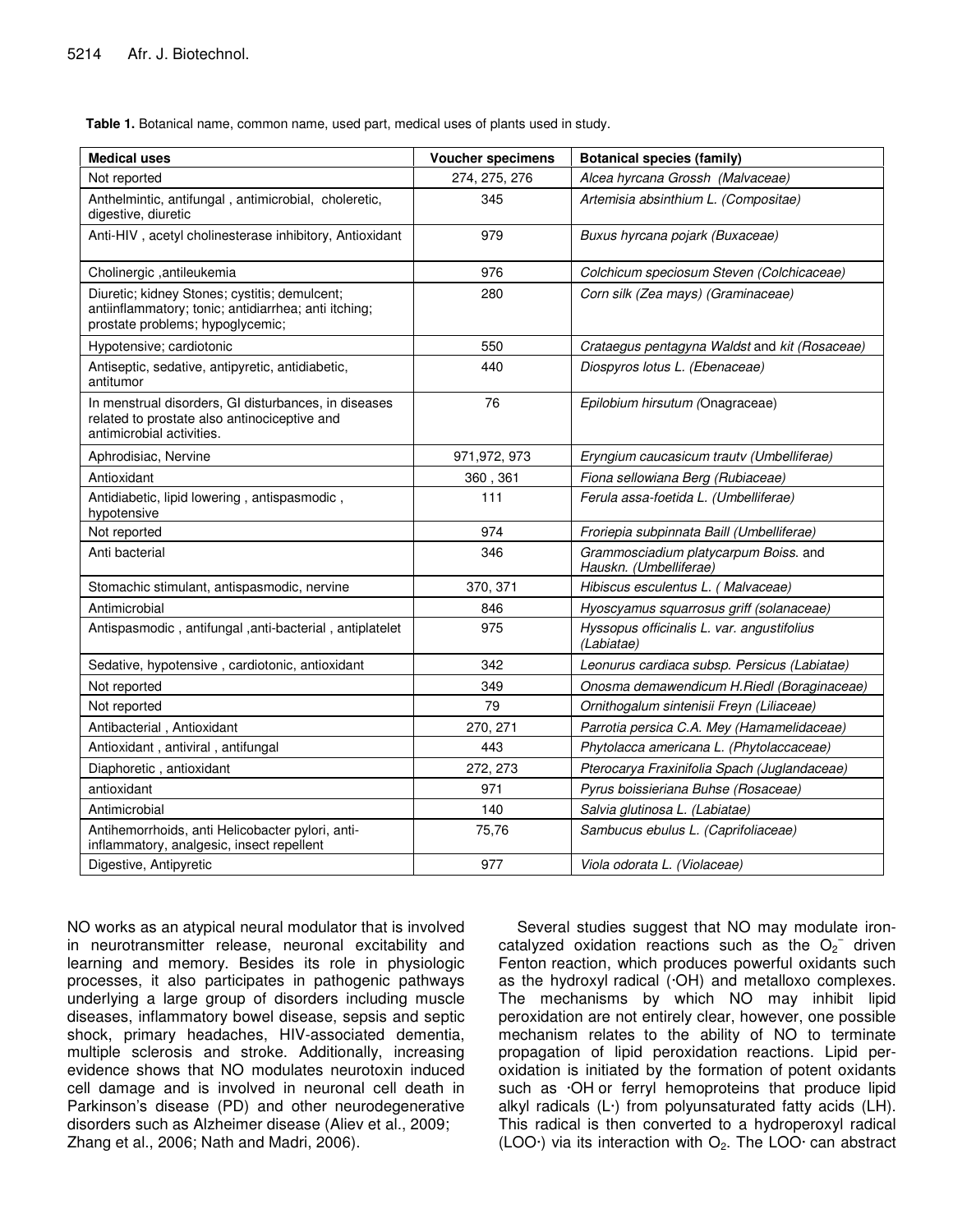| Nitric oxide<br>scavenging <sup>c</sup> | <b>Flavonoid</b><br>contents <sup>b</sup> | <b>Total phenol</b><br>contents <sup>a</sup> | Parts used                       | Sample name (Common name)                                     |
|-----------------------------------------|-------------------------------------------|----------------------------------------------|----------------------------------|---------------------------------------------------------------|
| $0.457 \pm 0.02$                        | $28.3 \pm 1.132$                          | $14.7 \pm 0.441$                             | Leaves                           | Alcea hyrcana Grossh                                          |
| $2.619 \pm 0.13$                        | $24.3 \pm 1.21$                           | $48 \pm 2.4$                                 | flowers                          |                                                               |
| $0.972 \pm 0.04$                        | $24.7 \pm 1.23$                           | $68.97 \pm 3.4$                              | seeds                            |                                                               |
| $1.77 \pm 0.08$                         | $12.4 \pm 0.62$                           | $194 \pm 9.7$                                | Aerial parts                     | Artemisia absinthium L. (Wormwood,<br>absinthium)             |
| $3.80 \pm 0.19$                         | $48.2 \pm 0.1$                            | $55.8 \pm 0.54$                              | Leaves                           | Buxus hyrcana pojark (Box tree)                               |
| $0.248 \pm 0.012$                       | $39 \pm 1.95$                             | $48.4 \pm 2.42$                              | flowers                          | Colchicum speciosum Steven (Autumn Crocus,<br>meadow saffron) |
| $0.552 \pm 0.027$                       | $58.22 \pm 1.34$                          | $118.94 \pm 2.78$                            | Corn silk                        | Zea mays (Maize silk, mealie silk)                            |
| $0.369 \pm 0.02$                        | $23.68 \pm 1.02$                          | $85.15 \pm 1.65$                             | Fruits                           | Crataegus pentagyna                                           |
| $0.347 \pm 0.01$                        | $10.56 \pm 0.41$                          | $92.12 \pm 1.72$                             | Fruits*                          |                                                               |
| $3.66 \pm 0.28$                         | $2.1 \pm 0.05$                            | $10.2 \pm 0.9$                               | Fruits                           | Diospyros lotus L. (Persimmon)                                |
| $2.34 \pm 0.12$                         | $58.45 \pm 1.53$                          | $92.12 \pm 2.12$                             | Aerial parts                     | Epilobium hirsutum (great willowherb, hairy<br>willowherb)    |
| $1.26 \pm 0.06$                         | $60.0 \pm 2.8$                            | $37.6 \pm 1.88$                              | Leaves at<br>flowering stage     | Eryngium caucasicum trautv                                    |
| $0.210 \pm 0.01$                        | $25.3 \pm 1.26$                           | $62.3 \pm 3.1$                               | Leaves at pre<br>flowering stage |                                                               |
| $2.4 \pm 0.12$                          | $18.25 \pm 0.91$                          | $63.13 \pm 3.15$                             | inflorescence                    |                                                               |
| $1.843 \pm 0.09$                        | $43.45 \pm 1.75$                          | 69.14 $\pm$ 0.39                             | Fruit peel                       | Feijoa sellowiana (Feijoa Pineapple Guava,                    |
| $0.111 \pm 0.005$                       | $18.62 \pm 0.75$                          | $89.07 \pm 1.38$                             | Fruit peel*                      | Guavasteen)                                                   |
| $1.225 \pm 0.06$                        | $55.83 \pm 1.29$                          | $44.17 \pm 0.28$                             | Leaves                           |                                                               |
| $0.135 \pm 0.006$                       | $59.52 \pm 1.03$                          | $92.09 \pm 2.23$                             | Leaves*                          |                                                               |
| $0.270 \pm 0.02$                        | $90.9 \pm 6.3$                            | $94.8 \pm 5.9$                               | Aerial parts                     | Ferula assa-foetida (Asafetida)                               |
| $0.370 \pm 0.01$                        | $35.2 \pm 1.76$                           | $75.7 \pm 3.78$                              | Leaves                           | Froriepia subpinnata Baill                                    |
| $1.196 \pm 0.05$                        | $32.8 \pm 1.64$                           | $66.9 \pm 3.34$                              | Aerial parts                     | Grammosciadium platycarpum                                    |
| $0.97 \pm 0.6$                          | $23.9 \pm 1.19$                           | $58.4 \pm 2.92$                              | Seed                             | Hibiscus esculentus L. (Okra, Gumbo)                          |
| $0.63 \pm 0.02$                         | $49.3 \pm 2.46$                           | $68.81 \pm 3.44$                             | Leaves                           |                                                               |
| $0.74 \pm 0.03$                         | $16.4 \pm 0.82$                           | $178.9 \pm 8.94$                             | Fruits                           | Hyoscyamus squarrosus griff                                   |
| $2.83 \pm 0.14$                         | $44.94 \pm 2.24$                          | $98.95 \pm 4.94$                             | Leaves                           |                                                               |
| $0.27 \pm 0.01$                         | $30.6 \pm 1.53$                           | $90 \pm 4.5$                                 | Aerial parts                     | Hyssopus officinalis L. var. angustifolius<br>(hyssop)        |
| $0.15 \pm 0.007$                        | $35.2 \pm 1.76$                           | $54.3 \pm 2.71$                              | Aerial parts                     | Leonurus cardiaca subsp. Persicus<br>(Motherwort)             |
| $0.63 \pm 0.03$                         | $13.7 \pm 0.68$                           | $47.2 \pm 2.36$                              | Aerial parts                     | Onosma demawendicum                                           |
| $0.34 \pm 0.01$                         | $23.5 \pm 1.17$                           | $28.9 \pm 1.44$                              | Aerial parts                     | Ornithogalum sintenisii Freyn                                 |
| $3.43 \pm 0.171$                        | $28.7 \pm 0.9$                            | $139.2 \pm 5.6$                              | Leaves                           | Parrotia persica Mey (ironwood)                               |
| $4.37 \pm 0.21$                         | $4.7 \pm 0.1$                             | $200.4 \pm 9.2$                              | Bark                             |                                                               |
| $0.89 \pm 0.04$                         | $7.24 \pm 0.36$                           | $102.11 \pm 5.1$                             | Fruits                           | Phytolacca americana L. (Virginian poke,<br>common pokeberry) |
| $0.065 \pm 0.003$                       | $24.32 \pm 0.98$                          | $88.53 \pm 2.20$                             | Leaves                           | Pterocarya Fraxinifolia (Caucasian wingnut)                   |
| $0.985 \pm 0.03$                        | $11.82 \pm 0.27$                          | $17.78 \pm 1.32$                             | Bark                             |                                                               |
| $0.65 \pm 0.05$                         | $3.6 \pm 0.07$                            | $15.8 \pm 0.19$                              | Fruits                           | Pyrus boissieriana Buhse (Gorganian pear)                     |
| $1.21 \pm 0.06$                         | $44.6 \pm 1.2$                            | $187.8 \pm 11.3$                             | Aerial parts                     | Salvia glutinosa L. (Jupiter's distaff)                       |
| $0.309 \pm 0.01$                        | $14.5 \pm 0.72$                           | $56.3 \pm 2.81$                              | Flowers                          | Sambucus ebulus L. (Danewort, dwarf elder)                    |
| $0.603 \pm 0.04$                        | $14.70 \pm 0.93$                          | $27.37 \pm 0.93$                             | Fruits                           |                                                               |
| $0.029 + 0.01$                          | $23.80 \pm 0.89$                          | $41.59 \pm 0.28$                             | Fruits*                          |                                                               |
| $2.352 \pm 0.117$                       | $22.8 \pm 1.0$                            | $35.4 \pm 0.9$                               | Leaves                           | Viola odorata L. (Sweet violet)                               |
| 0.017                                   |                                           |                                              | $\overline{\phantom{a}}$         | quercetin                                                     |

Table 2. Total phenolic and flavonoid contents and nitric oxide scavenging IC<sub>50</sub> of the herbs studied in this paper.

 $^{\rm a}$ mg gallic acid equivalent/g extract. <sup>b</sup> mg quercetin equivalent/g extract.  $^{\rm c}$  IC<sub>50</sub> in mg ml<sup>-1</sup>. All samples were extracted using methanol except the samples marked with an asterisk (\*) which were extracted using water. Data presented as Mean ± SD.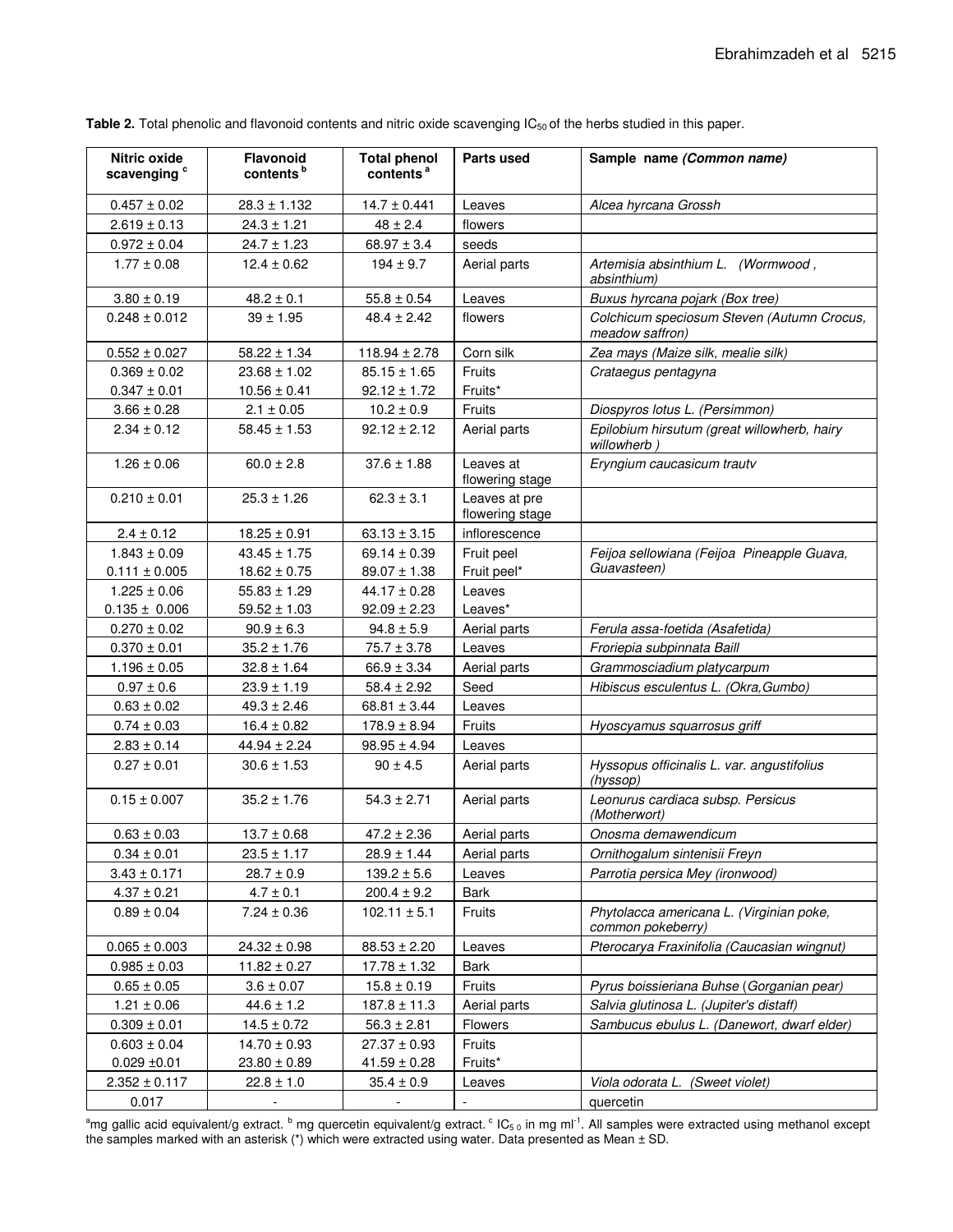

**Figure 1.** Correlation between phenolic contents and nitric oxide scavenging activity in forty extracts from 26 Elburz medicinal plants.



**Figure 2.** Correlation between flavonoids contents and nitric oxide scavenging activity in forty extracts from 26 Elburz medicinal plants.

an allylic hydrogen atom from another LH, thereby propagating the free radical reaction. NO will rapidly react with these LOO· and/or lipid alkoxyl radicals (LO·), resulting in LOONO or LONO formation, respectively, which in turn leads to chain termination (Rubbo et al., 1994).

Phenolic compounds are a class of antioxidant compounds which act as free radical terminators (Shahidi and Wanasundara, 1992). It has been recognized that flavonoids show antioxidant activity and their effects on human nutrition and health are considerable. The mechanisms of action of flavonoids are through scavenging process (Cook and Samman, 1996). The compounds such as flavonoids, which contain hydroxyl functional groups, are responsible for antioxidant effect in plants (Cook and Samman, 1996). The correlation between total phenolic contents and antioxidant activity has been widely studied in different foodstuffs such as fruit and vegetables (Jayaprakasha and Girennavar, 2008; Kedage et al., 2007; Kiselova et al., 2006; Klimczak et al., 2007).

As reported, antioxidant activity of fruits and vegetables significantly increases with the presence of high concentration of total polyphenolic content. Also, a good correlation between iron chelatory activity and total phenol and flavonoid contents has been reported (Ebrahimzadeh et al., 2008, 2009c). In the present study, the relation between total phenolic and flavonoids contents and radical scavenging activity of 40 extracts from 26 medicinal plants were analyzed. The correlation graphs are depicted in Figures 1 and 2. Good correlations could be found between total phenolic contents and nitric oxide